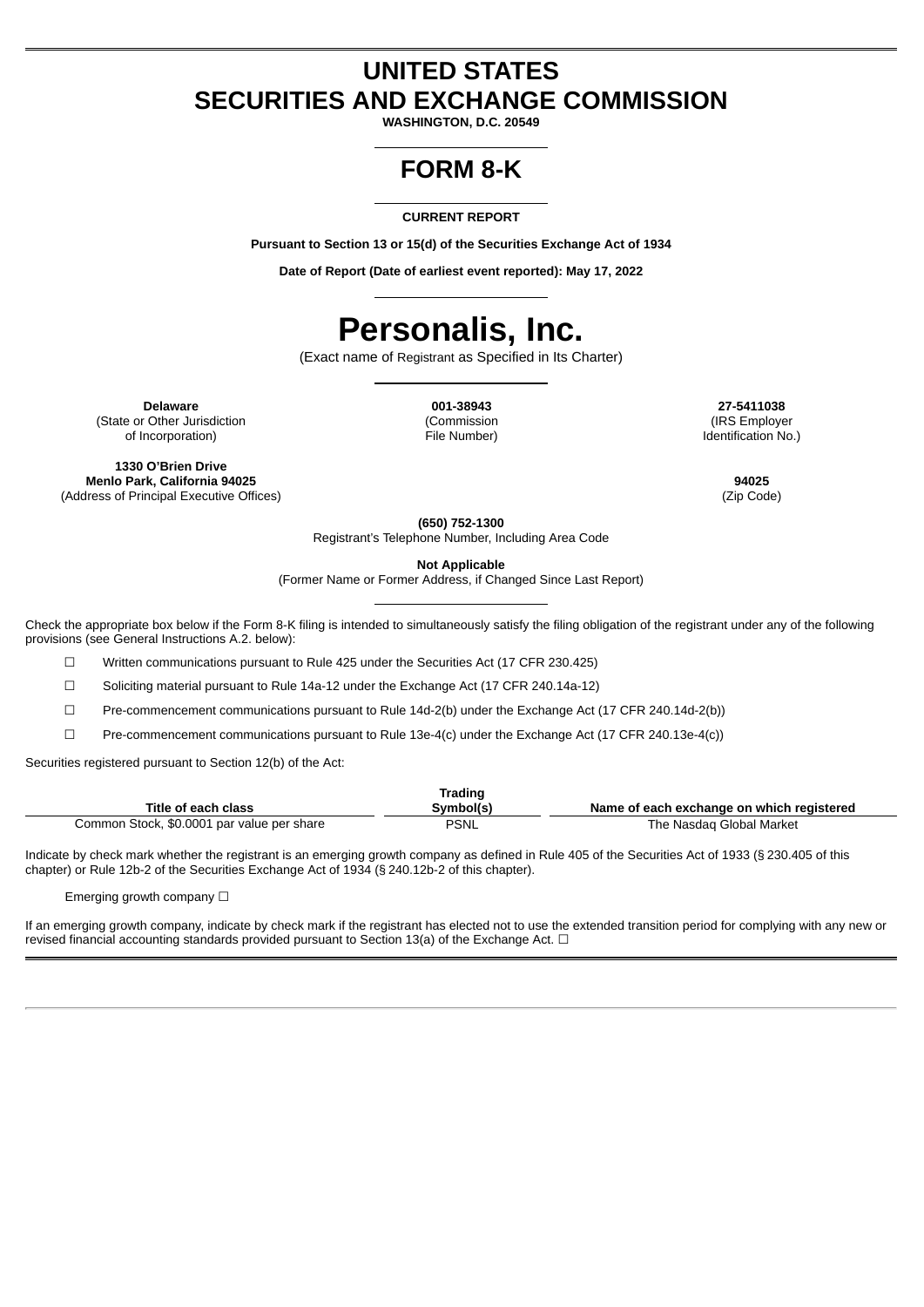#### **Item 5.07 Submission of Matters to a Vote of Security Holders.**

On May 17, 2022, Personalis, Inc. (the "Company") virtually held its 2022 annual meeting of stockholders (the "Annual Meeting"). Present at the Annual Meeting virtually or by proxy were the holders of 35,302,378 shares of common stock of the Company, representing 78.1% of the 45,184,940 shares of common stock outstanding as of the close of business on March 18, 2022, the record date for the Annual Meeting, and constituting a quorum for the transaction of business.

At the Annual Meeting, the Company's stockholders voted on four proposals, each of which is described in more detail in the Company's definitive proxy statement on Schedule 14A filed with the U.S. Securities and Exchange Commission on April 1, 2022. The following is a brief description of each matter voted upon and the certified results, including the number of votes cast for or against each matter and, if applicable, the number of abstentions and broker non-votes with respect to each matter.

*Proposal 1*. Stockholders elected each of the two nominees for Class III director to serve until the Company's 2025 annual meeting of stockholders or until his or her respective successor has been duly elected and qualified. The voting results were as follows:

| <b>Director Name</b> | <b>Votes For</b> | <b>Votes Withheld</b> | <b>Broker Non-Votes</b> |
|----------------------|------------------|-----------------------|-------------------------|
| A. Blaine Bowman     | 20.456.503       | 4.602.240             | 10.243.635              |
| Karin Eastham        | 19,111,719       | 5,947,024             | 10.243.635              |

*Proposal 2*. Stockholders ratified the selection by the Audit Committee of the Board of Directors of the Company of Deloitte & Touche LLP as the Company's independent registered public accounting firm for the fiscal year ending December 31, 2022. The voting results were as follows:

| <b>Votes For</b>           | <b>Votes</b><br>Against                                                                                                                   | Abstentions |
|----------------------------|-------------------------------------------------------------------------------------------------------------------------------------------|-------------|
| .921<br>101<br>or<br>1 J J | $\mathcal{L}^{\text{max}}_{\text{max}}$ and $\mathcal{L}^{\text{max}}_{\text{max}}$ and $\mathcal{L}^{\text{max}}_{\text{max}}$<br>70.551 | 39,906      |

*Proposal 3.* Stockholders approved, on a non-binding, advisory basis, the compensation of the Company's named executive officers. The voting results were as follows:

| <b>Votes For</b> | <b>Votes Against</b> | <b>Abstentions</b> | <b>Broker Non-Votes</b> |
|------------------|----------------------|--------------------|-------------------------|
| 22.642.573       | 2,376,303            | 39,867             | 10.243.635              |

*Proposal 4.* Stockholders indicated, on a non-binding, advisory basis, a frequency of one year for future advisory votes on the compensation of the Company's named executive officers. The voting results were as follows:

| <b>One Year</b> | Two Years | <b>Three Years</b> | <b>Abstentions</b> | <b>Broker Non-Votes</b> |
|-----------------|-----------|--------------------|--------------------|-------------------------|
| 18.029.964      | 17,761    | 6.971.632          | 39,386             | 10,243,635              |

In light of this result, the Company has decided to hold a non-binding advisory vote on executive compensation on an annual basis until the next advisory vote on the frequency of non-binding votes on executive compensation.